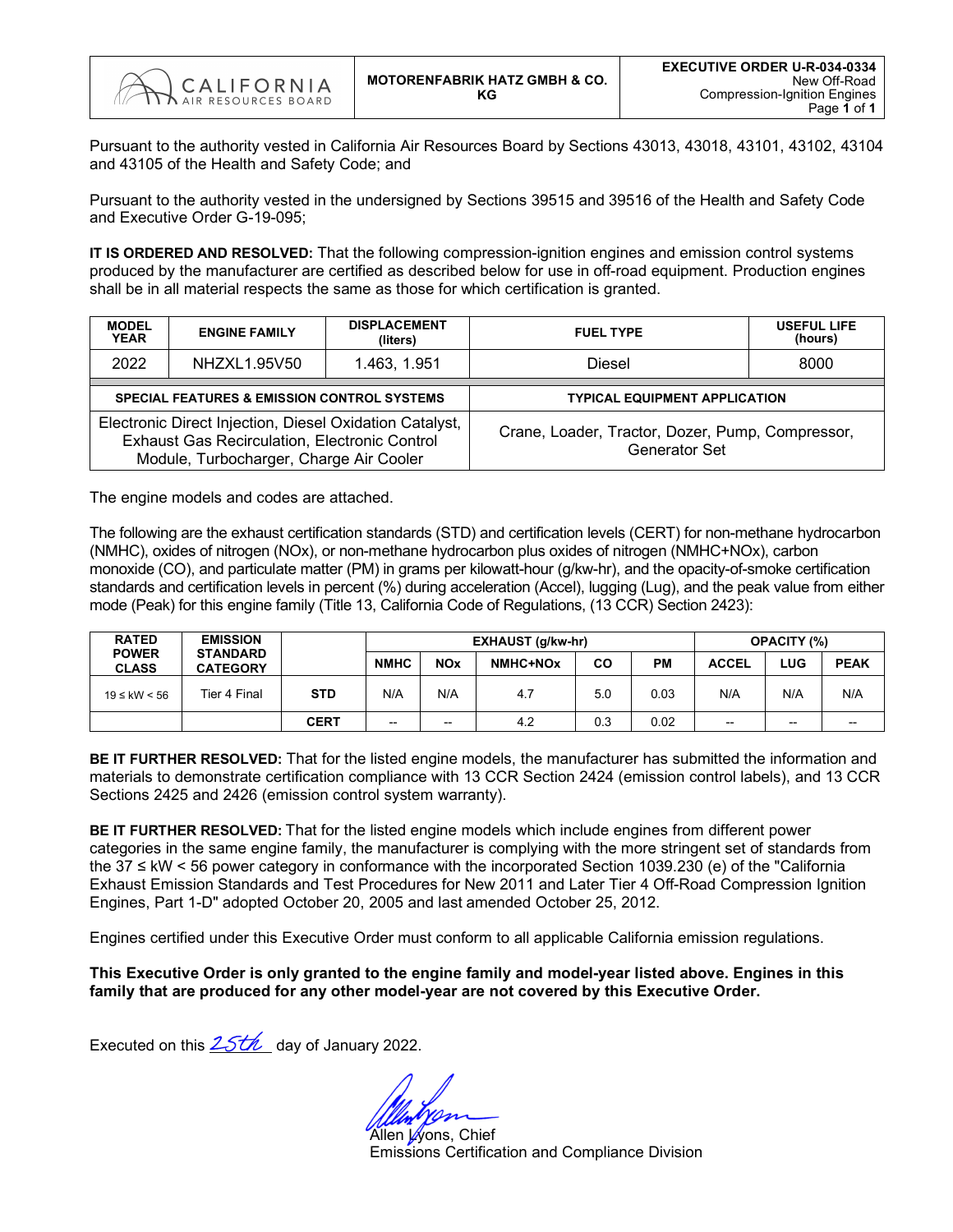**Attachment: Engine Models EO #:** U-R-034-0334 **Family:** NHZXL1.95V50 **Attachment Last Revised:** 11/10/2021

|         |                              |      | Displacement - |              |        |            | Peak Power - | Peak Power - | Peak Power - | Peak Power -      |             | Peak Torque - | Peak Torque - | Peak Torque - | Peak Torque -     |     |     |         |       |
|---------|------------------------------|------|----------------|--------------|--------|------------|--------------|--------------|--------------|-------------------|-------------|---------------|---------------|---------------|-------------------|-----|-----|---------|-------|
| Model   | Code                         | Trim | Config         | Displacement | Units  | Peak Power | Units        | Speed (rpm)  | Fueling      | <b>Fuel Units</b> | Peak Torque | Units         | Speed (rpm)   | Fuel          | <b>Fuel Units</b> | OBD | GHG | Special | Notes |
| 4H50TIC | 2300-<br>var-45.8            | N/A  | 4              | 1.951        | Liters | 45.8       | kilowatt     | 2300         | 44.4         | mm3/stroke        | 240.0       | $N-m$         | 1600          | 54.7          | mm3/stroke        | N/A | N/A | N/A     | N/A   |
| 4H50TIC | 2400-<br>var-47.4            | N/A  | 4              | 1.951        | Liters | 47.4       | kilowatt     | 2400         | 45.2         | mm3/stroke        | 240.0       | $N-m$         | 1700          | 54.2          | mm3/stroke        | N/A | N/A | N/A     | N/A   |
| 4H50TIC | 2500-<br>var-49.5            | N/A  | 4              | 1.951        | Liters | 49.5       | kilowatt     | 2500         | 45.6         | mm3/stroke        | 240.0       | $N-m$         | 1800          | 53.9          | mm3/stroke        | N/A | N/A | N/A     | N/A   |
| 4H50TIC | 2600-<br>var-51.3            | N/A  | 14             | 1.951        | Liters | 51.3       | kilowatt     | 2600         | 46.5         | mm3/stroke        | 240.0       | $N-m$         | 1900          | 54.0          | mm3/stroke        | N/A | N/A | N/A     | N/A   |
| 4H50TIC | 2700-<br>var-53.2            | N/A  | 4              | 1.951        | Liters | 53.2       | kilowatt     | 2700         | 47.4         | mm3/stroke        | 240.0       | $N-m$         | 2000          | 54.6          | mm3/stroke        | N/A | N/A | N/A     | N/A   |
| 4H50TIC | 2800-<br>var-55.0            | N/A  | 14             | 1.951        | Liters | 55.0       | kilowatt     | 2800         | 47.6         | mm3/stroke        | 240.0       | $N-m$         | 2100          | 55.3          | mm3/stroke        | N/A | N/A | N/A     | N/A   |
| 3H50TIC | 2800-<br>var-42.0- N/A<br>HT |      | 13             | 1.463        | Liters | 42.0       | kilowatt     | 2800         | 50.5         | mm3/stroke        | 200.0       | $N-m$         | 1900          | 63.0          | mm3/stroke        | N/A | N/A | N/A     | N/A   |
| 3H50TIC | 2800-<br>var-42.0            | N/A  | 13             | 1.463        | Liters | 42.0       | kilowatt     | 2800         | 50.5         | mm3/stroke        | 185.0       | $N-m$         | 2000          | 58.0          | mm3/stroke        | N/A | N/A | N/A     | N/A   |
| 3H50TIC | 2700-<br>var-40.4            | N/A  | 13             | 1.463        | Liters | 40.4       | kilowatt     | 2700         | 50.0         | mm3/stroke        | 185.0       | N-m           | 1900          | 58.0          | mm3/stroke        | N/A | N/A | N/A     | N/A   |
| 3H50TIC | 2600-<br>var-38.9            | N/A  | 13             | 1.463        | Liters | 38.9       | kilowatt     | 2600         | 49.0         | mm3/stroke        | 185.0       | $N-m$         | 1800          | 57.5          | mm3/stroke        | N/A | N/A | N/A     | N/A   |
| 3H50TIC | 2800-<br>var-36.4            | N/A  | 13             | 1.463        | Liters | 36.4       | kilowatt     | 2800         | 45.0         | mm3/stroke        | 188.0       | $N-m$         | 1800          | 57.5          | mm3/stroke        | N/A | N/A | N/A     | N/A   |
| 3H50TIC | 2500-<br>var-36.4            | N/A  | 13             | 1.463        | Liters | 36.4       | kilowatt     | 2500         | 47.0         | mm3/stroke        | 187.0       | $N-m$         | 1700          | 57.5          | mm3/stroke        | N/A | N/A | N/A     | N/A   |
| 4H50TIC | 2800-<br>var-55,4            | N/A  | 4              | 1.951        | Liters | 55.4       | kilowatt     | 2800         | 47.7         | mm3/stroke        | 243.0       | $N-m$         | 2100          | 54.4          | mm3/stroke        | N/A | N/A | N/A     | N/A   |
| 4H50TIC | 2700-<br>var-54,8            | N/A  | 4              | 1.951        | Liters | 54.8       | kilowatt     | 2700         | 47.4         | mm3/stroke        | 243.0       | $N-m$         | 2000          | 54.3          | mm3/stroke        | N/A | N/A | N/A     | N/A   |
| 4H50TIC | 2600-<br>var-52,7            | N/A  | 4              | 1.951        | Liters | 52.7       | kilowatt     | 2600         | 46.0         | mm3/stroke        | 243.0       | $N-m$         | 1900          | 53.8          | mm3/stroke        | N/A | N/A | N/A     | N/A   |
| 4H50TIC | 2500-<br>var-50,8            | N/A  | 4              | 1.951        | Liters | 50.8       | kilowatt     | 2500         | 45.2         | mm3/stroke        | 243.0       | $N-m$         | 1800          | 53.4          | mm3/stroke        | N/A | N/A | N/A     | N/A   |
| 4H50TIC | 2400-<br>var-48,8            | N/A  | 4              | 1.951        | Liters | 48.8       | kilowatt     | 2400         | 44.7         | mm3/stroke        | 242.0       | N-m           | 1700          | 53.4          | mm3/stroke        | N/A | N/A | N/A     | N/A   |
| 4H50TIC | 2300-<br>var-46,9            | N/A  | 4              | 1.951        | Liters | 46.9       | kilowatt     | 2300         | 44.5         | mm3/stroke        | 242.0       | $N-m$         | 1600          | 53.1          | mm3/stroke        | N/A | N/A | N/A     | N/A   |